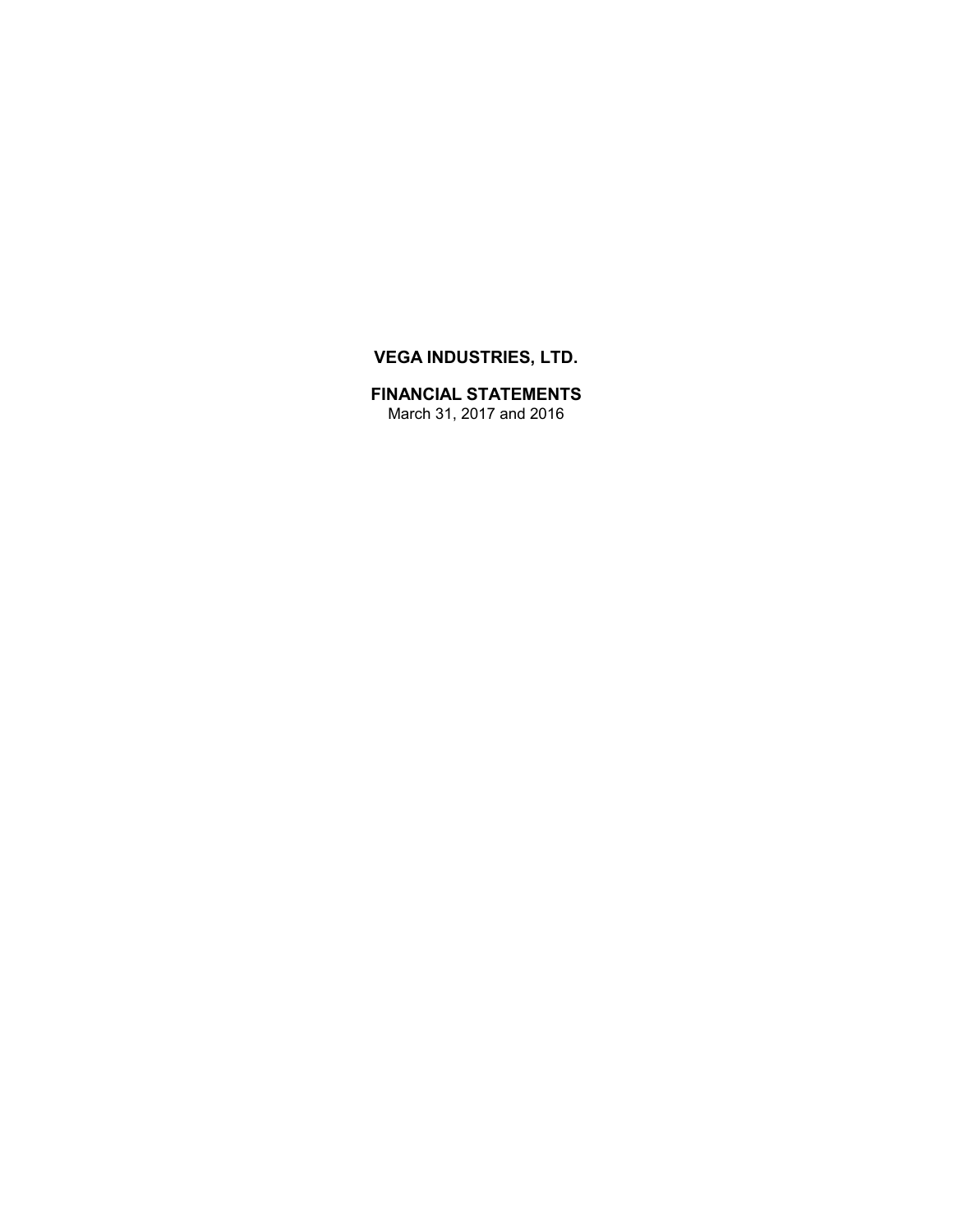## VEGA INDUSTRIES, LTD. Nashville, Tennessee

FINANCIAL STATEMENTS March 31, 2017 and 2016

### **CONTENTS**

| <b>FINANCIAL STATEMENTS</b> |  |
|-----------------------------|--|
|                             |  |
|                             |  |
|                             |  |
|                             |  |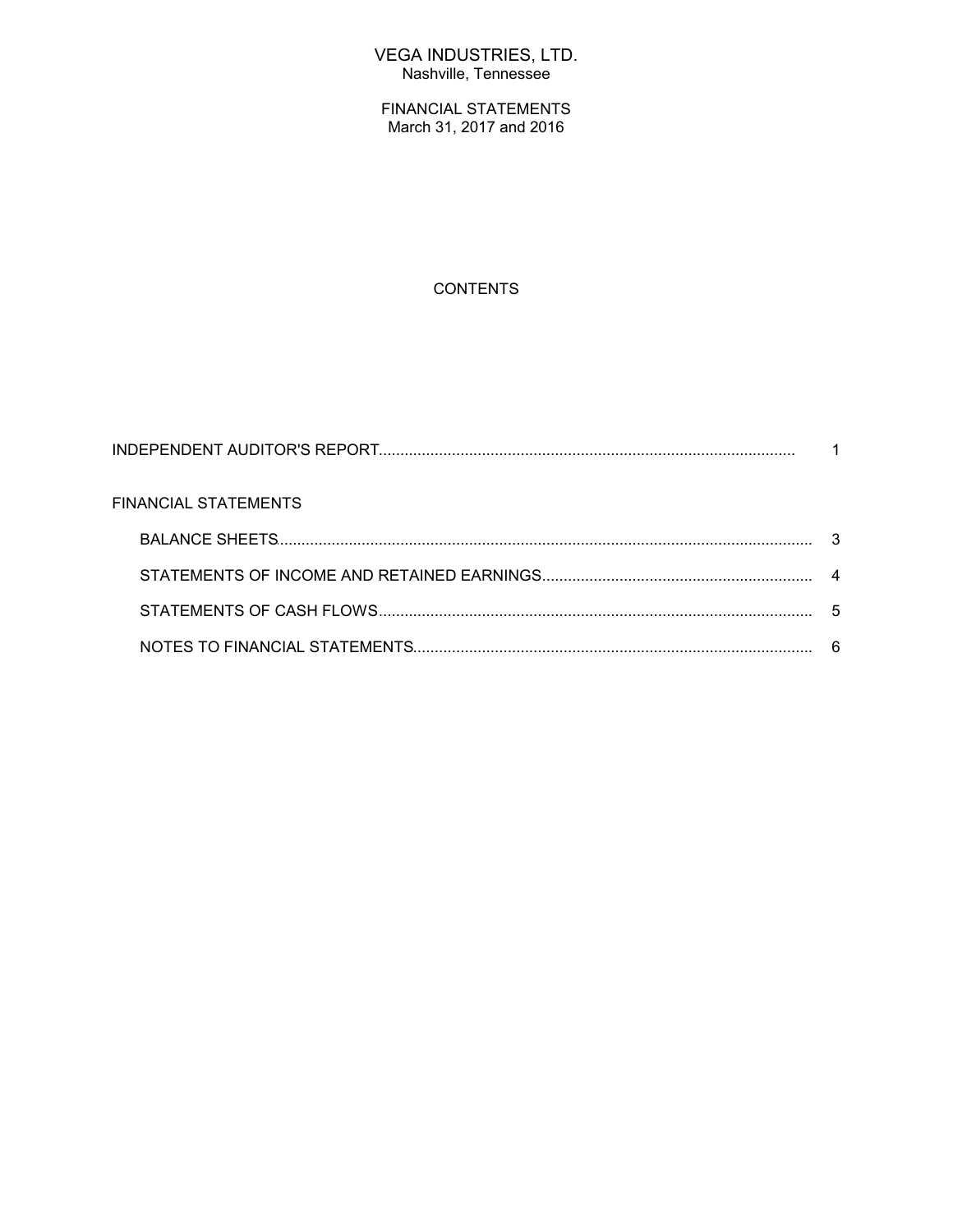

**Crowe Horwath LLP** Independent Member Crowe Horwath International

### INDEPENDENT AUDITOR'S REPORT

Board of Directors Vega Industries, Ltd. Nashville, Tennessee

#### **Report on the Financial Statements**

We have audited the accompanying financial statements of Vega Industries, Ltd., which comprise the balance sheets as of March 31, 2017 and 2016, and the related statements of income and retained earnings, and cash flows for the years then ended, and the related notes to the financial statements.

#### *Management's Responsibility for the Financial Statements*

Management is responsible for the preparation and fair presentation of these financial statements in accordance with accounting principles generally accepted in the United States of America; this includes the design, implementation, and maintenance of internal control relevant to the preparation and fair presentation of financial statements that are free from material misstatement, whether due to fraud or error.

#### *Auditor's Responsibility*

Our responsibility is to express an opinion on these financial statements based on our audits. We conducted our audits in accordance with auditing standards generally accepted in the United States of America. Those standards require that we plan and perform the audit to obtain reasonable assurance about whether the financial statements are free from material misstatement.

An audit involves performing procedures to obtain audit evidence about the amounts and disclosures in the financial statements. The procedures selected depend on the auditor's judgment, including the assessment of the risks of material misstatement of the financial statements, whether due to fraud or error. In making those risk assessments, the auditor considers internal control relevant to the entity's preparation and fair presentation of the financial statements in order to design audit procedures that are appropriate in the circumstances, but not for the purpose of expressing an opinion on the effectiveness of the entity's internal control. Accordingly, we express no such opinion. An audit also includes evaluating the appropriateness of accounting policies used and the reasonableness of significant accounting estimates made by management, as well as evaluating the overall presentation of the financial statements.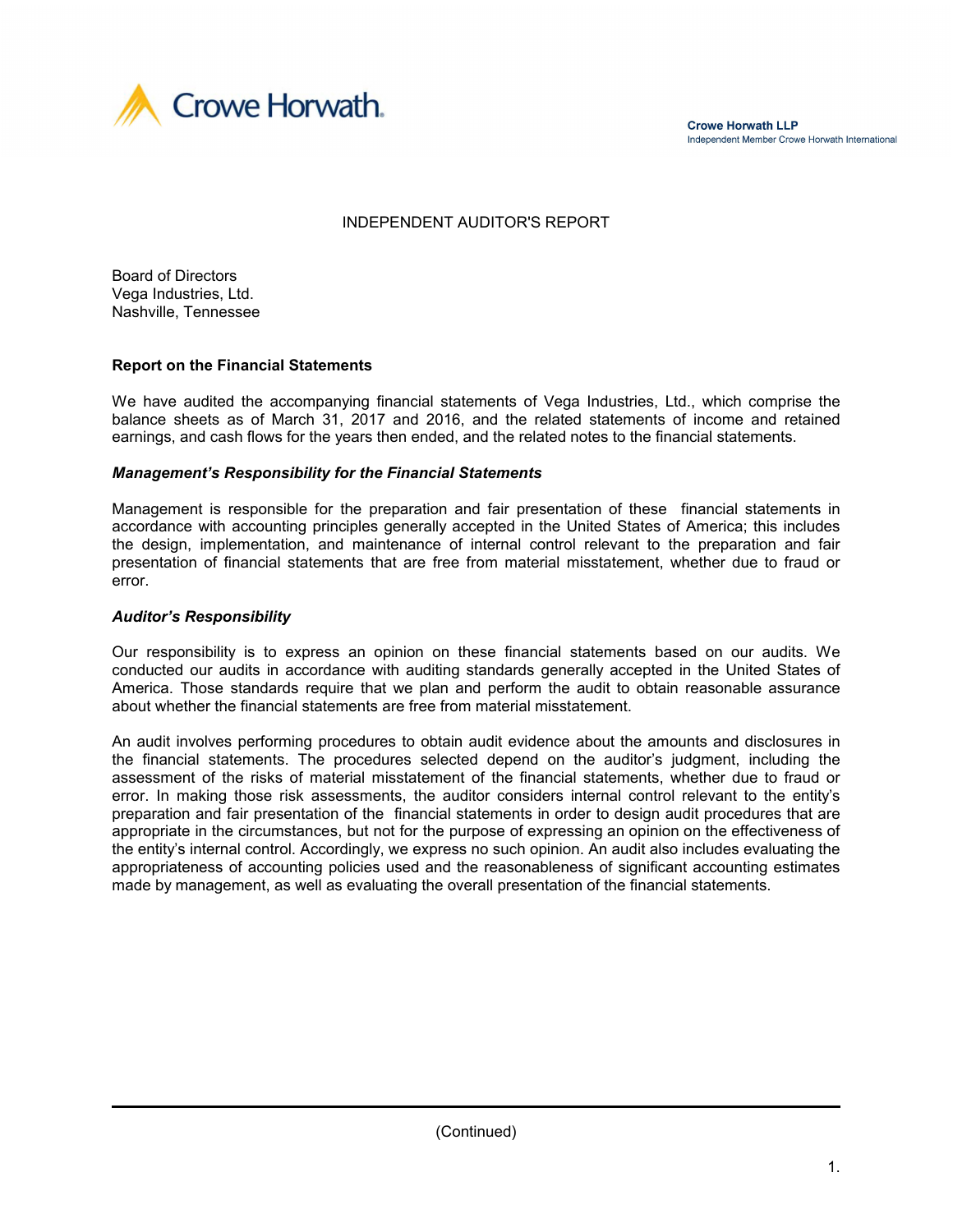We believe that the audit evidence we have obtained is sufficient and appropriate to provide a basis for our audit opinion.

#### *Opinion*

In our opinion, the financial statements referred to above present fairly, in all material respects, the financial position of Vega Industries, Ltd. as of March 31, 2017 and 2016, and the results of its operations and its cash flows for the years then ended in accordance with accounting principles generally accepted in the United States of America.

Crowe Hoswath LLP

Crowe Horwath LLP

Franklin, Tennessee May 11, 2017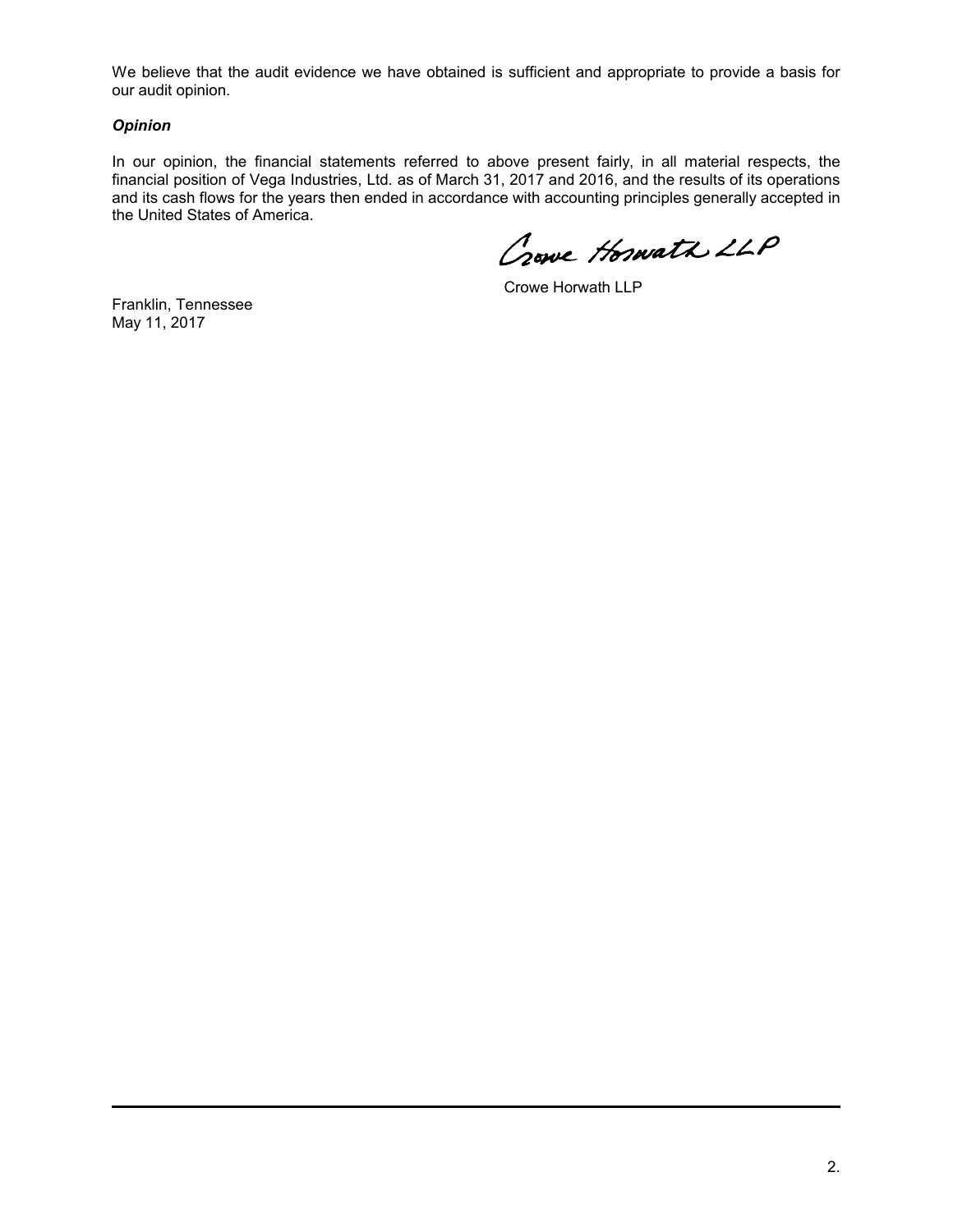### VEGA INDUSTRIES, LTD. BALANCE SHEETS March 31, 2017 and 2016

|                                                                                         |    | 2017                              |       | 2016                    |
|-----------------------------------------------------------------------------------------|----|-----------------------------------|-------|-------------------------|
| <b>ASSETS</b>                                                                           |    |                                   |       |                         |
| <b>Current assets</b>                                                                   |    |                                   |       |                         |
| Cash and cash equivalents<br>Accounts receivables<br>Related party receivables (Note 4) | \$ | 1,347,884<br>8,306,646<br>236,533 | $\$\$ | 1,835,641<br>11,604,119 |
| Inventories<br>Note receivable - related party (Note 4)                                 |    | 12,030,345<br>995,917             |       | 13,787,322<br>707,631   |
| Other current assets                                                                    |    | 67,703                            |       | 42,274                  |
| Refundable income taxes                                                                 |    |                                   |       | 1,491                   |
| Deferred income taxes                                                                   |    | 1,048                             |       | 968                     |
|                                                                                         |    | 22,986,076                        |       | 27,979,446              |
| Fixed assets, net                                                                       |    | 56,606                            |       | 86,230                  |
| Other assets                                                                            |    | 15,197                            |       | 1,212                   |
|                                                                                         | £. | 23,057,879                        | \$    | 28,066,888              |
| <b>LIABILITIES AND STOCKHOLDER'S EQUITY</b>                                             |    |                                   |       |                         |
| <b>Current liabilities</b>                                                              |    |                                   |       |                         |
| Accounts payable - related parties (Note 4)                                             | \$ | 21,557,264                        | \$    | 26,574,097              |
| Customer advances<br>Income taxes payable                                               |    | 215,203<br>1,518                  |       | 15,273                  |
| Accrued expenses                                                                        |    | 222,910                           |       | 421,275                 |
|                                                                                         |    | 21,996,895                        |       | 27,010,645              |
| Long-term liabilities                                                                   |    |                                   |       |                         |
| Deferred income taxes - long-term                                                       |    | 14,187                            |       | 13,514                  |
| Stockholder's equity                                                                    |    |                                   |       |                         |
| Common stock, \$1 par value; 50,000 shares authorized, issued<br>and outstanding        |    | 50,000                            |       | 50,000                  |
| Retained earnings                                                                       |    | 996,797                           |       | 992,729                 |
|                                                                                         |    | 1,046,797                         |       | 1,042,729               |
|                                                                                         | \$ | 23,057,879                        | \$    | 28,066,888              |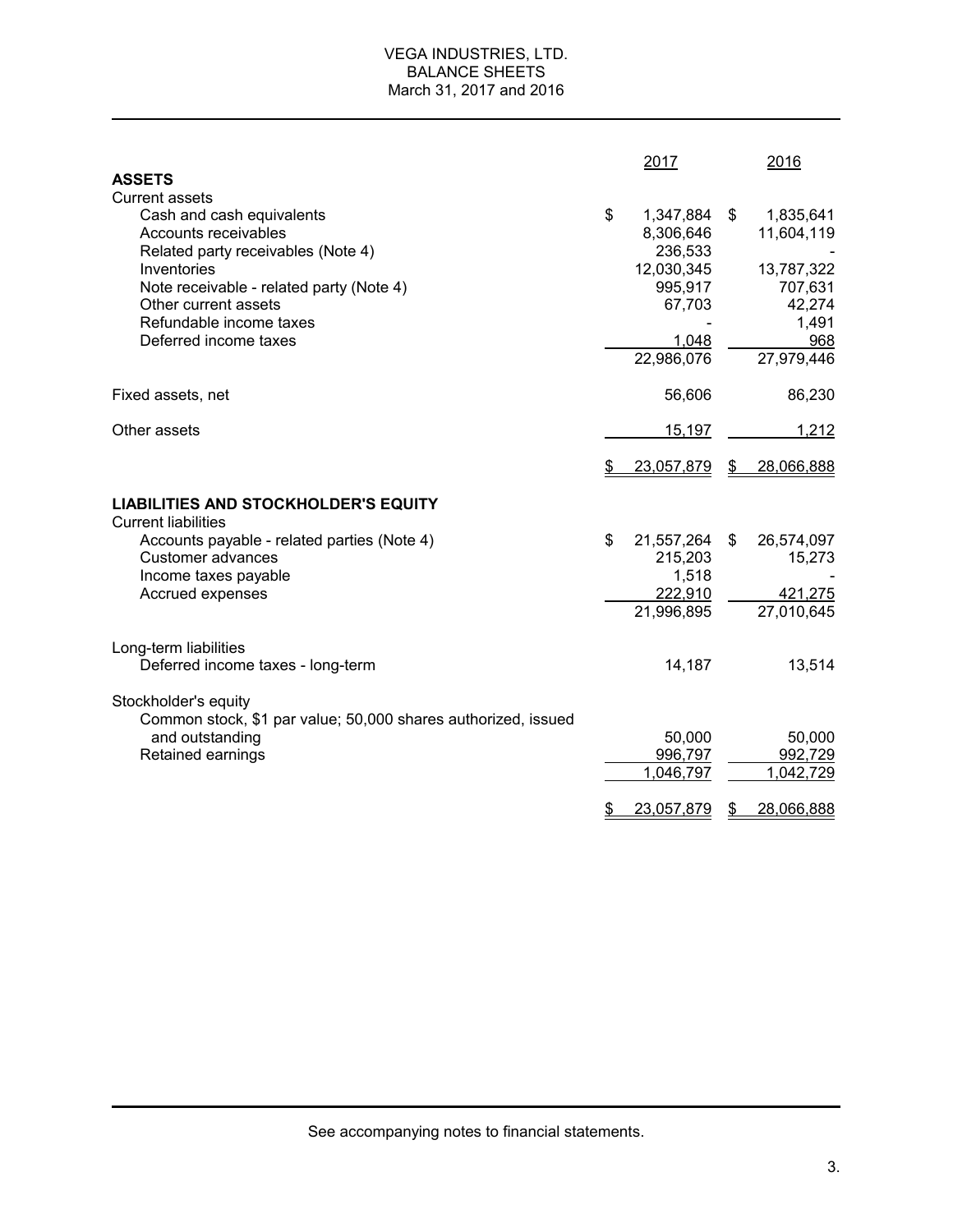### VEGA INDUSTRIES, LTD. STATEMENTS OF INCOME AND RETAINED EARNINGS Years ended March 31, 2017 and 2016

|                                                       | 2017                  |      | 2016                    |
|-------------------------------------------------------|-----------------------|------|-------------------------|
| Sales, net of returns and discounts                   | \$<br>36,698,516      | - \$ | 38,194,896              |
| Cost of sales                                         | 34,411,428            |      | 35,960,878              |
| <b>Gross profit</b>                                   | 2,287,088             |      | 2,234,018               |
| Selling, general, and administrative expenses         | 2,279,378             |      | 2,278,992               |
| Income (loss) from operations                         | 7,710                 |      | (44, 974)               |
| Other income                                          |                       |      | 53,859                  |
| Income before income taxes                            | 7,710                 |      | 8,885                   |
| Federal and state income taxes<br>Current<br>Deferred | 3,049<br>593<br>3,642 |      | 7,036<br>1,179<br>8,215 |
| Net income                                            | 4,068                 |      | 670                     |
| Retained earnings at beginning of year                | 992,729               |      | 992,059                 |
| Retained earnings at end of year                      | \$<br>996,797         | \$   | 992,729                 |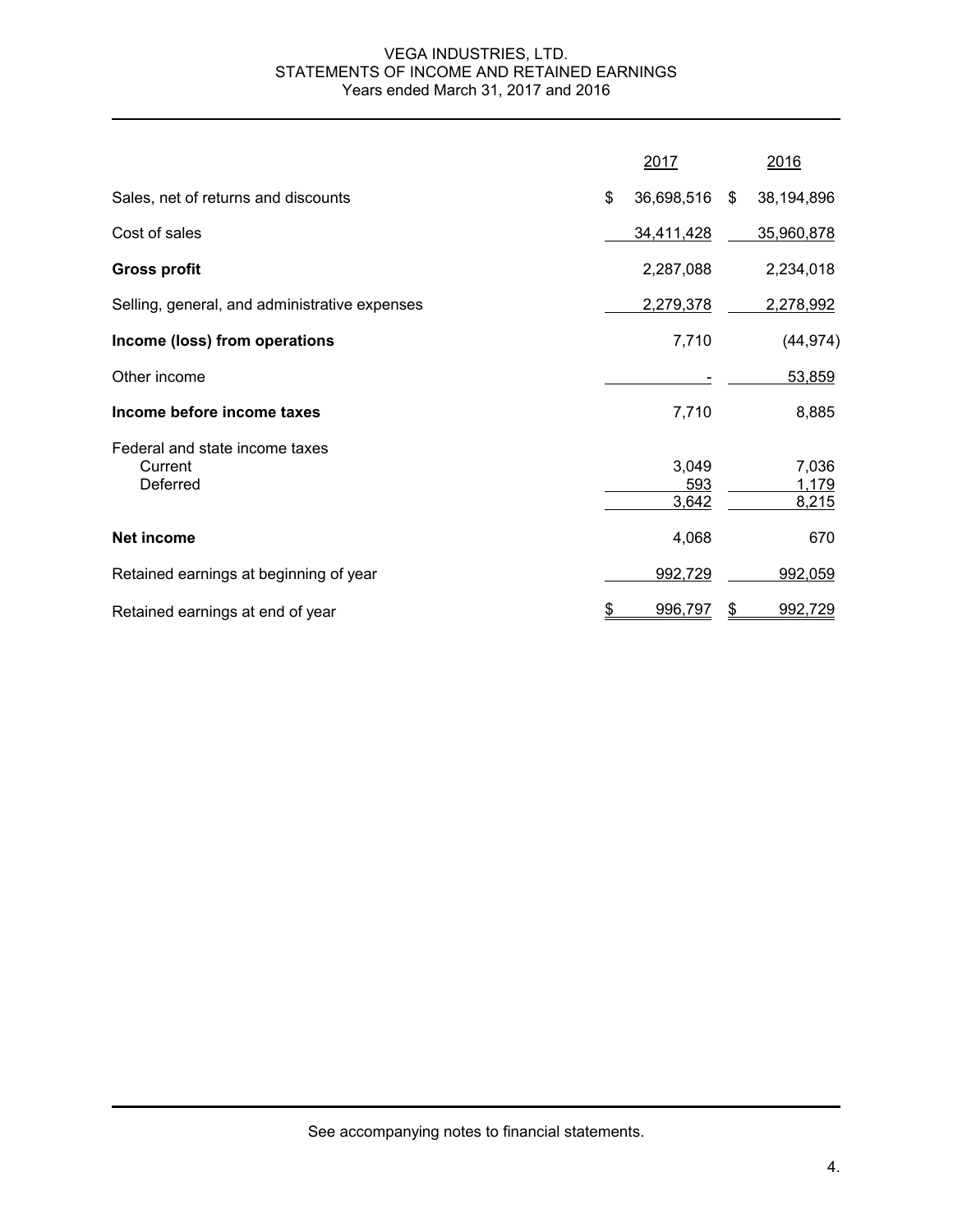#### VEGA INDUSTRIES, LTD. STATEMENTS OF CASH FLOWS Years ended March 31, 2017 and 2016

|                                                                                                | 2017        | 2016            |
|------------------------------------------------------------------------------------------------|-------------|-----------------|
| Cash flows from operating activities                                                           |             |                 |
| Net income                                                                                     | \$<br>4,068 | \$<br>670       |
| Adjustments to reconcile net income to net cash from<br>operating activities                   |             |                 |
| Depreciation                                                                                   | 29,624      | 27,915          |
| Deferred taxes                                                                                 | 593         | 1,179           |
| Changes in assets and liabilities                                                              |             |                 |
| Accounts receivable                                                                            | 3,297,473   | (4,238,656)     |
| Inventories                                                                                    | 1,756,977   | (3,653,436)     |
| Related party receivable                                                                       | (236, 533)  |                 |
| Other current assets                                                                           | (25, 429)   | 357,289         |
| Refundable income taxes                                                                        | 1,491       | 36,650          |
| Other assets                                                                                   | (13,985)    |                 |
| Accounts payable- related parties                                                              | (5,016,833) | 9,813,617       |
| Accrued expenses                                                                               | (198, 365)  | 409,889         |
| Income taxes payable                                                                           | 1,518       |                 |
| <b>Customer advances</b>                                                                       | 199,930     | (44, 957)       |
| Net cash from operating activities                                                             | (199, 471)  | 2,710,160       |
| Cash flows from investing activities                                                           |             |                 |
| Purchase of fixed assets                                                                       |             | (26, 766)       |
| Advance on notes receivable - related party                                                    | (288, 286)  | (707, 631)      |
| Net cash from investing activities                                                             | (288, 286)  | (734, 397)      |
| Cash flows from financing activities                                                           |             |                 |
| Principal payments on long-term debt                                                           |             | (8,908)         |
| Payments on notes payable - related party                                                      |             | (510, 296)      |
| Net cash from financing activities                                                             |             | (519, 204)      |
| Net change in cash and cash equivalents                                                        | (487, 757)  | 1,456,559       |
| Cash and cash equivalents at beginning of year                                                 | 1,835,641   | 379,082         |
| Cash and cash equivalents at end of year                                                       | 1,347,884   | \$<br>1,835,641 |
| Supplemental disclosures of cash flow information<br>Cash paid during the year for<br>Interest |             |                 |
| Income taxes                                                                                   |             |                 |
|                                                                                                |             |                 |

See accompanying notes to financial statements.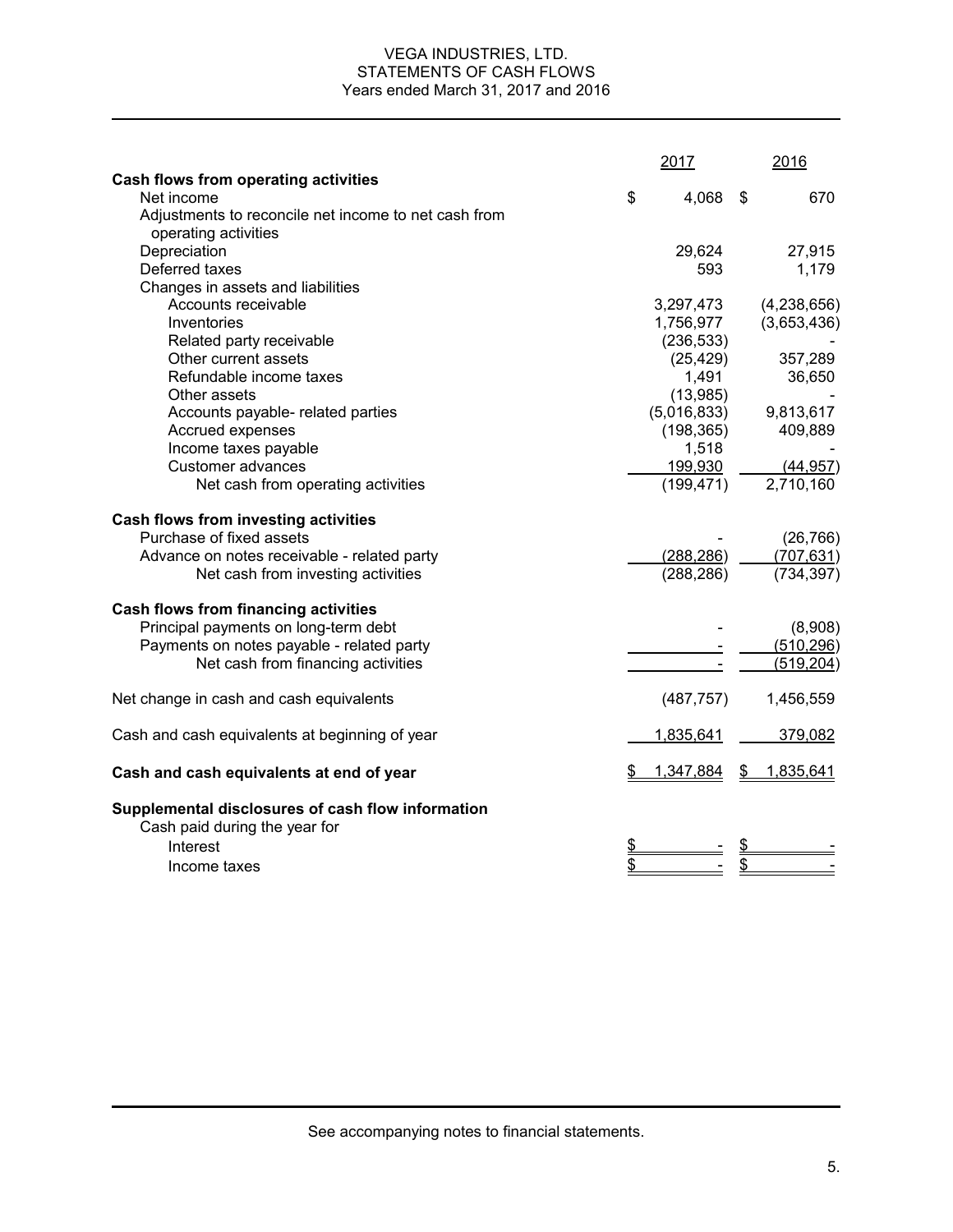### **NOTE 1 - SUMMARY OF SIGNIFICANT ACCOUNTING POLICIES**

Business Description: Vega Industries, Ltd. (the "Company") is a C-Corporation primarily engaged in the distribution of grinding media and related products to customers in the United States and abroad. The Company was incorporated in the state of Delaware in November 2001. The Company is a wholly-owned subsidiary of Vega Industries, Ltd., a United Kingdom corporation ("Vega UK").

Cash and Cash Equivalents: For the purpose of the statement of cash flows, cash includes cash and cash equivalents with original maturities of 90 days or less.

Revenue Recognition: Revenue from the sale of products is recognized when the products are shipped to customers.

Inventories: Inventories, which consist primarily of grinding media, are stated at the lower of cost or market, with cost determined by the average cost method, which approximates the first-in, first-out method.

Fixed Assets: Fixed assets are stated at cost. Expenditures for betterments and improvements are capitalized and expenditures for normal repair and maintenance are expensed as incurred. The Company provides for depreciation of fixed assets using the straight-line method over the estimated useful lives of the assets. Depreciation expense amounted to \$29,624 and \$27,915 for the years ended March 31, 2017 and 2016, respectively.

Income Taxes: The Company accounts for income tax expense using the liability method. Current expense represents the estimated tax obligation per the income tax return, and deferred expense represents the change in the estimated future tax effects of temporary differences and carryforwards. Deferred tax assets and liabilities are computed by applying enacted income tax rates to the expected reversals of temporary differences between financial reporting and income tax reporting, and by considering carryforwards for operating losses and tax credits. A valuation allowance adjusts deferred tax assets to the net amount that is more likely than not to be realized.

The Company recognizes a tax position as a benefit only if it is more likely than not the tax position would be sustained in a tax examination, with a tax examination being presumed to occur. The amount recognized will be the largest amount of tax benefit that is greater than 50% likely of being realized on examination. For tax positions not meeting the more-likely-than-not test, no tax benefit will be recorded. Management is not aware of any uncertain tax positions at March 31, 2017.

The Company's major tax jurisdictions are the United States federal and various state jurisdictions. The Company does not expect the total amount of unrecognized tax benefits to significantly change in the next 12 months.

The Company would recognize interest and/or penalties related to income tax matters in other expenses. The company recognized no interest or penalties for the years ending March 31, 2017 and 2016.

Accounts Receivable: The Company accounts for accounts receivable based on the amounts billed to customers. Most billings and past due receivables are determined based on contractual terms. The Company does not accrue interest on any of its accounts receivable.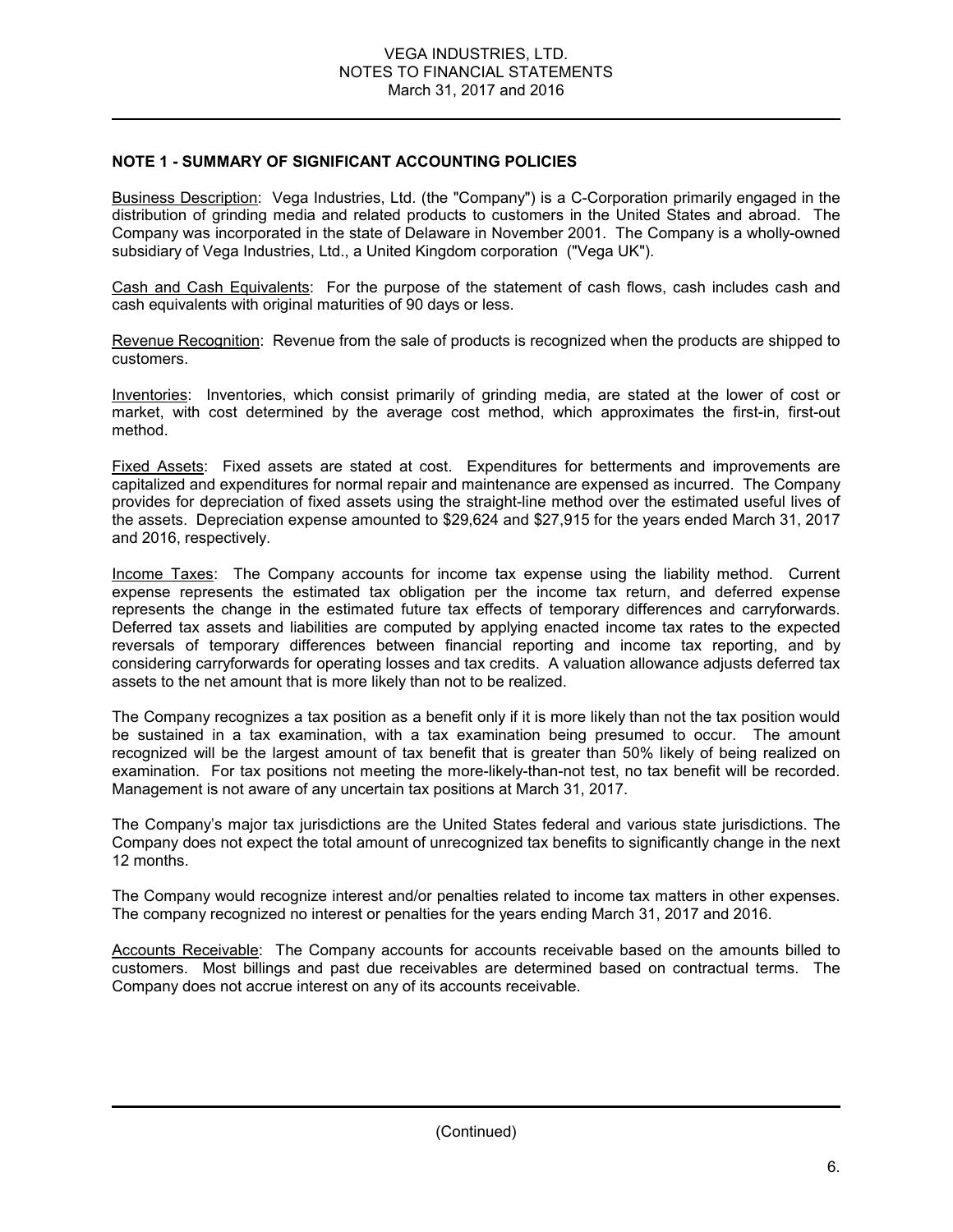### **NOTE 1 - SUMMARY OF SIGNIFICANT ACCOUNTING POLICIES** (Continued)

Allowance for Doubtful Accounts: The allowance for doubtful accounts is determined by management based on the Company's historical losses, specific customer circumstances, and general economic conditions. Periodically, management reviews accounts receivable and adjusts the allowance based on current circumstances and charges off uncollectible receivables when all attempts to collect have failed. Management has not recorded an allowance for doubtful accounts at March 31, 2017 and 2016, as they believe all amounts to be collectible.

Use of Estimates: The preparation of financial statements in conformity with accounting principles generally accepted in the United States of America requires management to make estimates and assumptions that affect the reported amounts of assets and liabilities and disclosure of contingent assets and liabilities at the date of the financial statements and the reported amounts of revenues and expenses during the reporting period. Actual results could differ from those estimates.

Concentration of Credit Risk: Financial instruments that potentially subject the Company to concentrations of credit risk consist principally of cash on deposit and accounts receivable from customers. The Company's cash deposits are primarily in financial institutions in Tennessee and may at times exceed federally insured amounts. Concentrations of credit risk with respect to accounts receivable are limited to customers primarily in the industry in which the Company is engaged. The Company performs ongoing credit evaluations of its customers' financial conditions and generally requires no collateral from its customers.

Advertising Costs: The Company expenses advertising costs as incurred. Advertising costs for the years ended March 31, 2017 and 2016 were \$14,099 and \$22,541, respectively.

Translation of Foreign Currency: The Company sells products to several nondomestic customers. Foreign currency transaction gains and losses (transactions denominated in a currency other than local currency) are generally included in selling, general and administrative expenses, and resulted in gains (losses) of \$159,361 and \$(544,343) for the years ending March 31, 2017 and 2016, respectively.

Subsequent Events: Management has performed an analysis of the activities and transactions subsequent to March 31, 2017 to determine the need for any adjustments or disclosures for the year then ended. Management has performed their analysis through May 11, 2017, the date the financial statements were available to be issued.

### **NOTE 2 - FIXED ASSETS**

Fixed assets consists of the following:

|                                | 2017          |    | 2016       |
|--------------------------------|---------------|----|------------|
| Equipment                      | \$<br>163.347 | S  | 163.347    |
| Computer equipment             | 18,569        |    | 18,569     |
| Automobiles                    | 75,625        |    | 75,625     |
|                                | 257,541       |    | 257,541    |
| Less: accumulated depreciation | (200, 935)    |    | (171, 311) |
|                                | 56,606        | £. | 86,230     |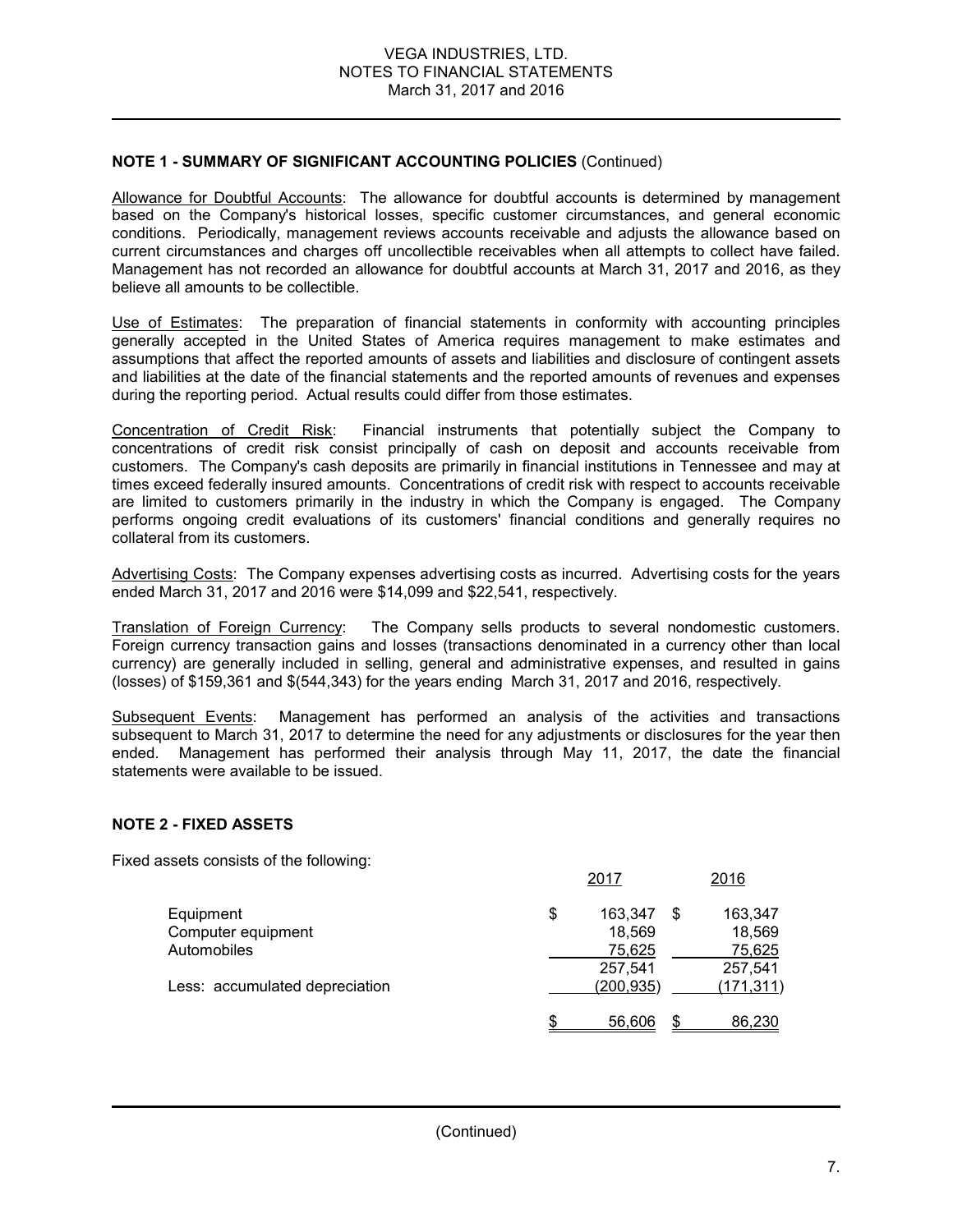### **NOTE 3 - INCOME TAXES**

The provision (benefit) for income taxes consists of the following:

|              |    | 2017        | 2016  |
|--------------|----|-------------|-------|
| Current      |    |             |       |
| Federal      | \$ | 2,507<br>\$ | 5,069 |
| <b>State</b> |    | 542         | 1,967 |
|              |    | 3,049       | 7,036 |
| Deferred     |    |             |       |
| Federal      |    | 840         | 1,115 |
| State        |    | (247)       | 64    |
|              |    | 593         | 1,179 |
|              | S  | 3,642<br>S. | 8,215 |

The composition of the deferred tax assets (no valuation allowance considered necessary) and liabilities in the accompanying balance sheets is as follows:

|                                        | 2017            |   | 2016     |
|----------------------------------------|-----------------|---|----------|
| Current<br>Capitalized inventory costs | \$<br>1.048     | S | 968      |
| Long-term<br>Depreciation              | (14,187)        |   | (13,514) |
|                                        | <u>(13,139)</u> |   | (12,546) |

### **NOTE 4 - RELATED PARTY TRANSACTIONS**

The Company purchases its inventory from Vega Industries (Middle East) F.Z.C. (Vega ME), which is a related party through common ownership and controlling interest. Purchases from related parties were \$34,555,956 and \$38,656,403 for the years ended March 31, 2017 and 2016, respectively.

Amounts due (to) from related companies were as follows:

|                                    | 2017                             | 2016                     |
|------------------------------------|----------------------------------|--------------------------|
| Accounts Receivable<br>Vega ME     | 236.533                          | $\overline{\phantom{0}}$ |
| <b>Accounts Payable</b><br>Vega ME | $(21,557,264)$ \$ $(26,574,097)$ |                          |
| Net related party payables         | (21, 320, 731)                   | \$<br>(26, 574, 097)     |

The Company had a note receivable of \$995,917 and \$707,631 for the years ended March 31, 2017 and 2016, respectively, due from Vega ME. The note receivable is unsecured and is non-interest bearing. The note is due on demand and is classified as current.